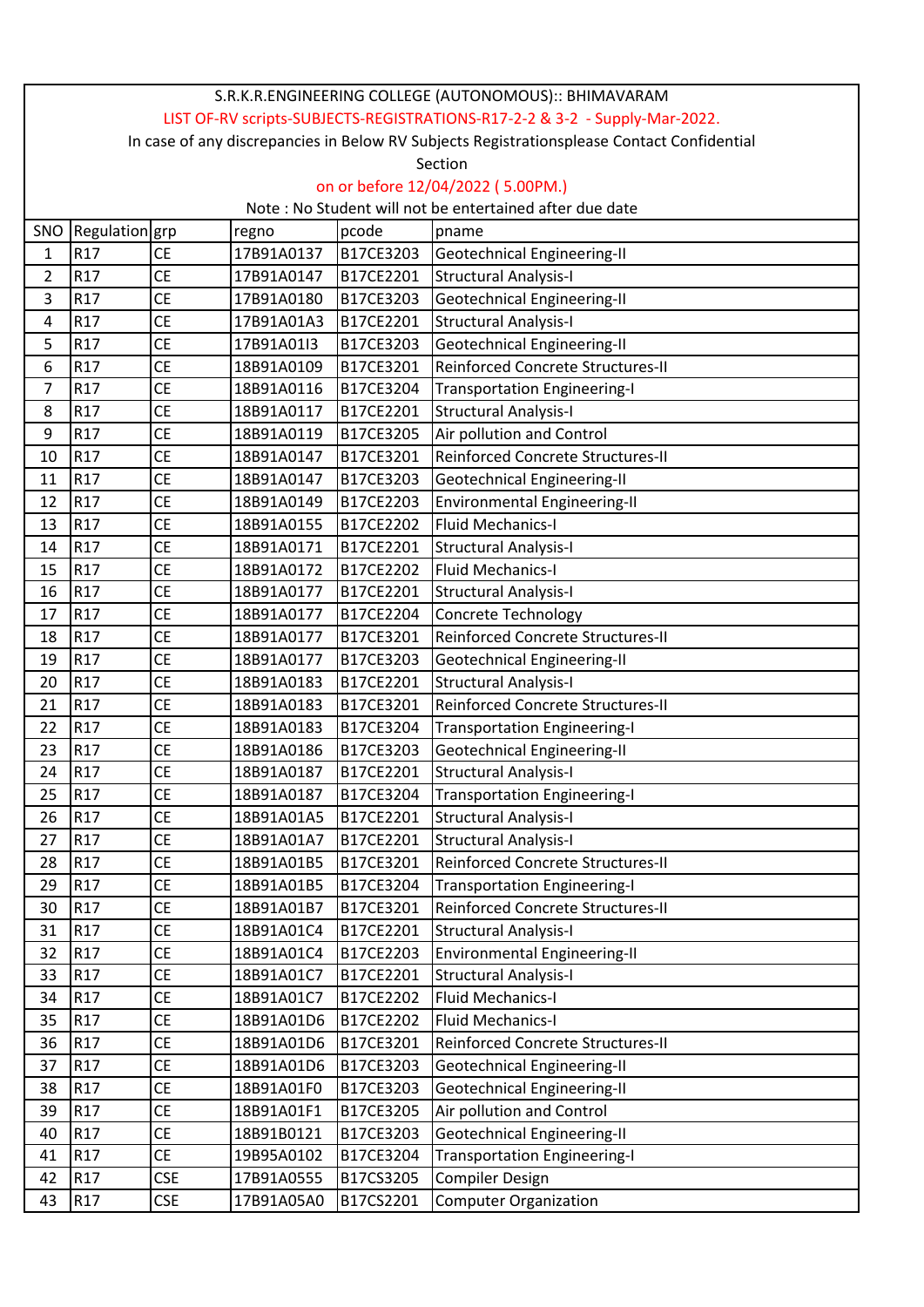| S.R.K.R.ENGINEERING COLLEGE (AUTONOMOUS):: BHIMAVARAM                                      |                                                         |            |            |           |                                                     |  |  |
|--------------------------------------------------------------------------------------------|---------------------------------------------------------|------------|------------|-----------|-----------------------------------------------------|--|--|
| LIST OF-RV scripts-SUBJECTS-REGISTRATIONS-R17-2-2 & 3-2 - Supply-Mar-2022.                 |                                                         |            |            |           |                                                     |  |  |
| In case of any discrepancies in Below RV Subjects Registrationsplease Contact Confidential |                                                         |            |            |           |                                                     |  |  |
| Section                                                                                    |                                                         |            |            |           |                                                     |  |  |
|                                                                                            | on or before 12/04/2022 (5.00PM.)                       |            |            |           |                                                     |  |  |
|                                                                                            | Note: No Student will not be entertained after due date |            |            |           |                                                     |  |  |
| SNO                                                                                        | Regulation grp                                          |            | regno      | pcode     | pname                                               |  |  |
| 44                                                                                         | R <sub>17</sub>                                         | <b>CSE</b> | 17B91A05B8 | B17CS3202 | <b>Object Oriented Software Engineering</b>         |  |  |
| 45                                                                                         | R17                                                     | <b>CSE</b> | 17B91A05B8 | B17CS3204 | Artificial Intelligence                             |  |  |
| 46                                                                                         | R <sub>17</sub>                                         | <b>CSE</b> | 17B91A05I0 | B17CS2201 | <b>Computer Organization</b>                        |  |  |
| 47                                                                                         | R17                                                     | <b>CSE</b> | 17B91A05I0 | B17CS2203 | Microprocessors                                     |  |  |
| 48                                                                                         | R17                                                     | <b>CSE</b> | 18B91A05C6 | B17CS2203 | Microprocessors                                     |  |  |
| 49                                                                                         | R17                                                     | <b>CSE</b> | 18B91A05C8 | B17CS3203 | Design and Analysis of Algorithms                   |  |  |
| 50                                                                                         | R <sub>17</sub>                                         | <b>CSE</b> | 18B91A05F5 | B17CS3205 | <b>Compiler Design</b>                              |  |  |
| 51                                                                                         | R17                                                     | <b>CSE</b> | 18B91A05F7 | B17CS3206 | <b>Cloud Computing</b>                              |  |  |
| 52                                                                                         | R <sub>17</sub>                                         | <b>CSE</b> | 18B91A05F9 | B17CS3202 | <b>Object Oriented Software Engineering</b>         |  |  |
| 53                                                                                         | R17                                                     | <b>CSE</b> | 18B91A05K4 | B17CS2204 | <b>Data Communications</b>                          |  |  |
| 54                                                                                         | R17                                                     | <b>CSE</b> | 18B91A05L4 | B17CS2203 | Microprocessors                                     |  |  |
| 55                                                                                         | R <sub>17</sub>                                         | <b>CSE</b> | 18B91A05N1 | B17CS2205 | <b>Advanced Data Structures</b>                     |  |  |
| 56                                                                                         | R <sub>17</sub>                                         | <b>CSE</b> | 18B91B0545 | B17CS3206 | <b>Cloud Computing</b>                              |  |  |
| 57                                                                                         | R17                                                     | <b>CSE</b> | 18B91B0551 | B17CS3202 | <b>Object Oriented Software Engineering</b>         |  |  |
| 58                                                                                         | R17                                                     | <b>CSE</b> | 18B91B0551 | B17CS3205 | <b>Compiler Design</b>                              |  |  |
| 59                                                                                         | R17                                                     | ECE        | 17B91A0424 | B17EC3205 | Radar Engineering                                   |  |  |
| 60                                                                                         | R <sub>17</sub>                                         | ECE        | 17B91A0452 | B17EC2201 | <b>Electronic Circuit Analysis</b>                  |  |  |
| 61                                                                                         | R17                                                     | ECE        | 17B91A0452 | B17EC2203 | Analog Communications                               |  |  |
| 62                                                                                         | R17                                                     | ECE        | 17B91A0488 | B17EC3204 | <b>Digital Signal Processing</b>                    |  |  |
| 63                                                                                         | R17                                                     | ECE        | 17B91A0497 | B17EC2203 | <b>Analog Communications</b>                        |  |  |
| 64                                                                                         | R17                                                     | ECE        | 17B91A04A3 | B17EC3204 | <b>Digital Signal Processing</b>                    |  |  |
| 65                                                                                         | R <sub>17</sub>                                         | ECE        | 17B91A04B4 | B17EC3202 | Microwave Engineering                               |  |  |
| 66                                                                                         | R <sub>17</sub>                                         | ECE        | 17B91A04E5 | B17EC2201 | <b>Electronic Circuit Analysis</b>                  |  |  |
| 67                                                                                         | R <sub>17</sub>                                         | ECE        | 17B91A04E5 | B17EC2202 | Electromagnetic Field Theory and Transmission Lines |  |  |
| 68                                                                                         | R17                                                     | ECE        | 17B91A04E5 | B17EC3205 | Radar Engineering                                   |  |  |
| 69                                                                                         | R <sub>17</sub>                                         | ECE        | 18B95A0419 | B17EC2202 | Electromagnetic Field Theory and Transmission Lines |  |  |
| 70                                                                                         | R <sub>17</sub>                                         | ECE        | 18B91A0408 | B17EC2202 | Electromagnetic Field Theory and Transmission Lines |  |  |
| 71                                                                                         | R17                                                     | ECE        | 18B91A0408 | B17EC3202 | Microwave Engineering                               |  |  |
| 72                                                                                         | R <sub>17</sub>                                         | ECE        | 18B91A0408 | B17EC3204 | <b>Digital Signal Processing</b>                    |  |  |
| 73                                                                                         | R <sub>17</sub>                                         | ECE        | 18B91A0412 | B17EC2202 | Electromagnetic Field Theory and Transmission Lines |  |  |
| 74                                                                                         | R <sub>17</sub>                                         | ECE        | 18B91A0439 | B17EC2202 | Electromagnetic Field Theory and Transmission Lines |  |  |
| 75                                                                                         | R <sub>17</sub>                                         | ECE        | 18B91A0442 | B17EC2202 | Electromagnetic Field Theory and Transmission Lines |  |  |
| 76                                                                                         | R17                                                     | ECE        | 18B91A0465 | B17EC3201 | Microprocessors and its Applications                |  |  |
| 77                                                                                         | R <sub>17</sub>                                         | ECE        | 18B91A0465 | B17EC3202 | Microwave Engineering                               |  |  |
| 78                                                                                         | R <sub>17</sub>                                         | ECE        | 18B91A04C3 | B17EC3202 | Microwave Engineering                               |  |  |
| 79                                                                                         | R17                                                     | ECE        | 18B91A04J3 | B17EC3205 | Radar Engineering                                   |  |  |
| 80                                                                                         | R17                                                     | ECE        | 18B91A04M3 | B17EC2204 | <b>Computer Architecture and Organization</b>       |  |  |
| 81                                                                                         | R <sub>17</sub>                                         | ECE        | 18B91A04N1 | B17EC3205 | <b>Radar Engineering</b>                            |  |  |
| 82                                                                                         | R <sub>17</sub>                                         | ECE        | 19B95A0406 | B17EC2202 | Electromagnetic Field Theory and Transmission Lines |  |  |
| 83                                                                                         | R <sub>17</sub>                                         | <b>EEE</b> | 17B91A0228 | B17EC2206 | Linear Integrated and Pulse Circuits                |  |  |
| 84                                                                                         | R <sub>17</sub>                                         | <b>EEE</b> | 17B91A0238 | B17EE2202 | Signal & Systems                                    |  |  |
| 85                                                                                         | R <sub>17</sub>                                         | <b>EEE</b> | 17B91A0293 | B17EC2205 | <b>Electronic Circuit Analysis</b>                  |  |  |
| 86                                                                                         | R17                                                     | EEE        | 17B91A0293 | B17EE2202 | Signal & Systems                                    |  |  |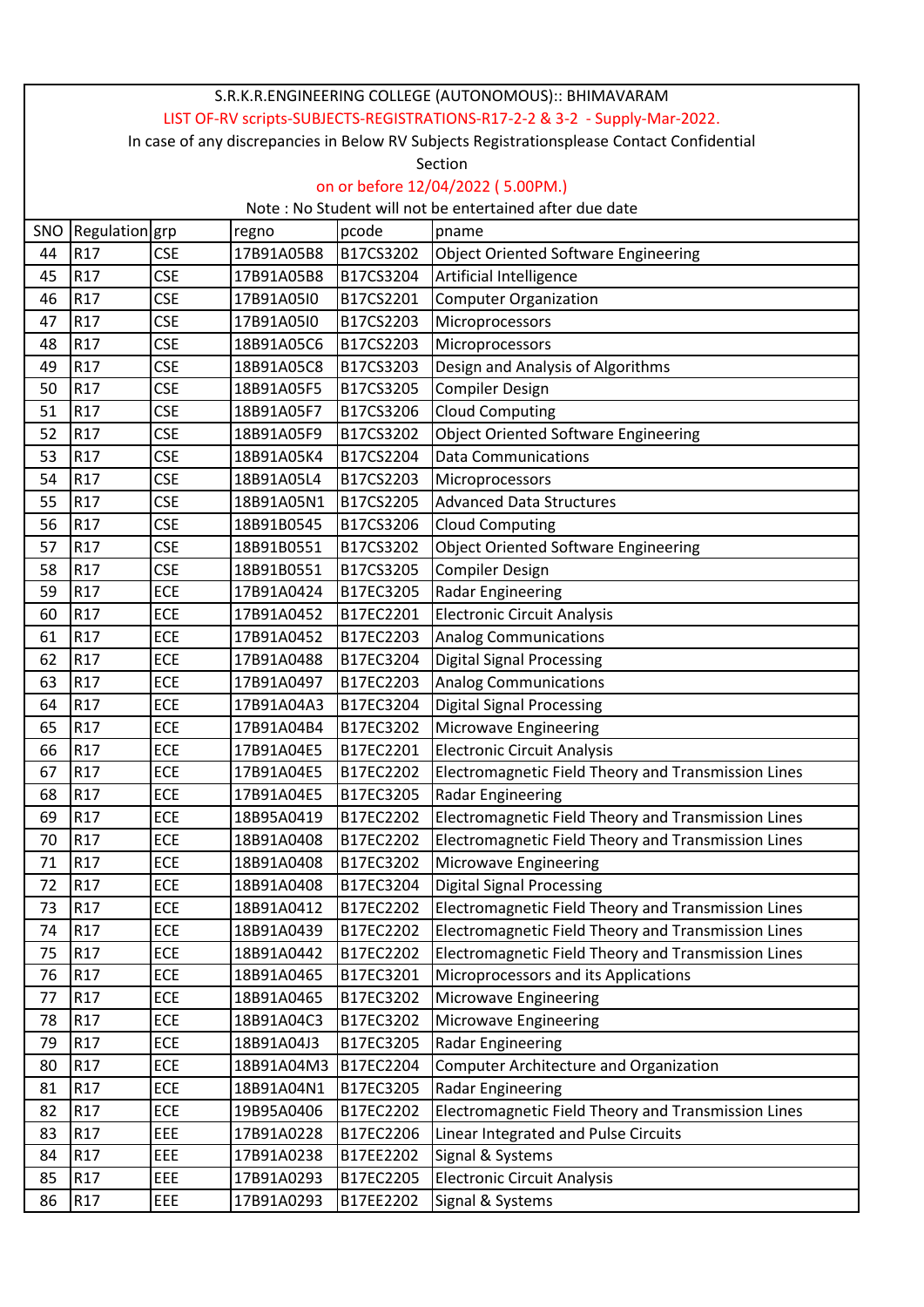| S.R.K.R.ENGINEERING COLLEGE (AUTONOMOUS):: BHIMAVARAM                      |                                                                                            |     |            |           |                                      |  |  |
|----------------------------------------------------------------------------|--------------------------------------------------------------------------------------------|-----|------------|-----------|--------------------------------------|--|--|
| LIST OF-RV scripts-SUBJECTS-REGISTRATIONS-R17-2-2 & 3-2 - Supply-Mar-2022. |                                                                                            |     |            |           |                                      |  |  |
|                                                                            | In case of any discrepancies in Below RV Subjects Registrationsplease Contact Confidential |     |            |           |                                      |  |  |
| Section                                                                    |                                                                                            |     |            |           |                                      |  |  |
|                                                                            | on or before 12/04/2022 (5.00PM.)                                                          |     |            |           |                                      |  |  |
| Note: No Student will not be entertained after due date                    |                                                                                            |     |            |           |                                      |  |  |
| SNO                                                                        | Regulation grp                                                                             |     | regno      | pcode     | pname                                |  |  |
| 87                                                                         | R17                                                                                        | EEE | 17B91A0293 | B17EE3201 | <b>Advanced Control Systems</b>      |  |  |
| 88                                                                         | R17                                                                                        | EEE | 17B91A0293 | B17EE3205 | Power System Protection              |  |  |
| 89                                                                         | R <sub>17</sub>                                                                            | EEE | 17B91A02A5 | B17EE3201 | <b>Advanced Control Systems</b>      |  |  |
| 90                                                                         | R17                                                                                        | EEE | 17B91A02A5 | B17EE3204 | <b>Digital Signal Processing</b>     |  |  |
| 91                                                                         | R17                                                                                        | EEE | 17B91A02E7 | B17EE2202 | Signal & Systems                     |  |  |
| 92                                                                         | R17                                                                                        | EEE | 18B91A0234 | B17EC2205 | <b>Electronic Circuit Analysis</b>   |  |  |
| 93                                                                         | R <sub>17</sub>                                                                            | EEE | 18B91A0234 | B17EE3202 | <b>Power Electronics</b>             |  |  |
| 94                                                                         | R <sub>17</sub>                                                                            | EEE | 18B91A0251 | B17EC2206 | Linear Integrated and Pulse Circuits |  |  |
| 95                                                                         | R <sub>17</sub>                                                                            | EEE | 18B91A0251 | B17EE2202 | Signal & Systems                     |  |  |
| 96                                                                         | R <sub>17</sub>                                                                            | EEE | 18B91A0254 | B17EC2205 | <b>Electronic Circuit Analysis</b>   |  |  |
| 97                                                                         | R17                                                                                        | EEE | 18B91A0264 | B17EE2202 | Signal & Systems                     |  |  |
| 98                                                                         | R <sub>17</sub>                                                                            | EEE | 18B91A0278 | B17CS3218 | Neural Networks & Fuzzy Logic        |  |  |
| 99                                                                         | R <sub>17</sub>                                                                            | EEE | 18B91A0281 | B17EE2202 | Signal & Systems                     |  |  |
| 100                                                                        | R <sub>17</sub>                                                                            | EEE | 18B91A0286 | B17CS3218 | Neural Networks & Fuzzy Logic        |  |  |
| 101                                                                        | R <sub>17</sub>                                                                            | EEE | 18B91A0286 | B17EC2205 | <b>Electronic Circuit Analysis</b>   |  |  |
| 102                                                                        | R <sub>17</sub>                                                                            | EEE | 18B91A0293 | B17EC2205 | <b>Electronic Circuit Analysis</b>   |  |  |
| 103                                                                        | R <sub>17</sub>                                                                            | EEE | 18B91A0296 | B17BS2201 | <b>Management Science</b>            |  |  |
| 104                                                                        | R <sub>17</sub>                                                                            | EEE | 18B91A0296 | B17CS3218 | Neural Networks & Fuzzy Logic        |  |  |
| 105                                                                        | R <sub>17</sub>                                                                            | EEE | 18B91A0296 | B17EC2205 | <b>Electronic Circuit Analysis</b>   |  |  |
| 106                                                                        | R17                                                                                        | EEE | 18B91A0296 | B17EE3201 | <b>Advanced Control Systems</b>      |  |  |
| 107                                                                        | R <sub>17</sub>                                                                            | EEE | 18B91A02A0 | B17EE2202 | Signal & Systems                     |  |  |
| 108                                                                        | R17                                                                                        | EEE | 18B91A02A3 | B17EC2205 | <b>Electronic Circuit Analysis</b>   |  |  |
| 109                                                                        | R <sub>17</sub>                                                                            | EEE | 18B91A02A3 | B17EE2202 | Signal & Systems                     |  |  |
| 110                                                                        | R <sub>17</sub>                                                                            | EEE | 18B91A02A4 | B17EC2206 | Linear Integrated and Pulse Circuits |  |  |
| 111                                                                        | R <sub>17</sub>                                                                            | EEE | 18B91A02D0 | B17EC2205 | <b>Electronic Circuit Analysis</b>   |  |  |
| 112                                                                        | R <sub>17</sub>                                                                            | EEE | 18B91A02D0 | B17EE2202 | Signal & Systems                     |  |  |
| 113                                                                        | R17                                                                                        | EEE | 18B91A02D0 | B17EE3205 | Power System Protection              |  |  |
| 114                                                                        | R17                                                                                        | EEE | 18B91A02F4 | B17EE3205 | Power System Protection              |  |  |
| 115                                                                        | R <sub>17</sub>                                                                            | EEE | 18B91A02H3 | B17EE3202 | <b>Power Electronics</b>             |  |  |
| 116                                                                        | R17                                                                                        | EEE | 18B91A02I2 | B17EE3203 | Power System Analysis And Stability  |  |  |
| 117                                                                        | R17                                                                                        | EEE | 18B91A02K9 | B17CS3218 | Neural Networks & Fuzzy Logic        |  |  |
| 118                                                                        | R <sub>17</sub>                                                                            | EEE | 18B91A02L5 | B17EE3202 | <b>Power Electronics</b>             |  |  |
| 119                                                                        | R17                                                                                        | EEE | 18B91A02L6 | B17EE3205 | Power System Protection              |  |  |
| 120                                                                        | R <sub>17</sub>                                                                            | EEE | 19B95A0201 | B17EE2202 | Signal & Systems                     |  |  |
| 121                                                                        | R <sub>17</sub>                                                                            | EEE | 19B95A0219 | B17EE3204 | <b>Digital Signal Processing</b>     |  |  |
| 122                                                                        | R <sub>17</sub>                                                                            | EEE | 19B95A0219 | B17EE3205 | Power System Protection              |  |  |
| 123                                                                        | R <sub>17</sub>                                                                            | IT  | 17B91A12A3 | B17IT2205 | Formal Language and Automata Theory  |  |  |
| 124                                                                        | R <sub>17</sub>                                                                            | IT  | 17B91A12A3 | B17IT3204 | <b>Statistics With R Programming</b> |  |  |
| 125                                                                        | R17                                                                                        | IT  | 17B91A12B8 | B17IT3204 | <b>Statistics With R Programming</b> |  |  |
| 126                                                                        | R <sub>17</sub>                                                                            | IT  | 17B91A12F8 | B17IT2202 | Microprocessors                      |  |  |
| 127                                                                        | R17                                                                                        | IT  | 17B91A12F8 | B17IT2205 | Formal Language and Automata Theory  |  |  |
| 128                                                                        | R17                                                                                        | IT  | 17B91A12F8 | B17IT3204 | <b>Statistics With R Programming</b> |  |  |
| 129                                                                        | R <sub>17</sub>                                                                            | IT  | 17B91A12B7 | B17IT2204 | Unix & Shell Programming             |  |  |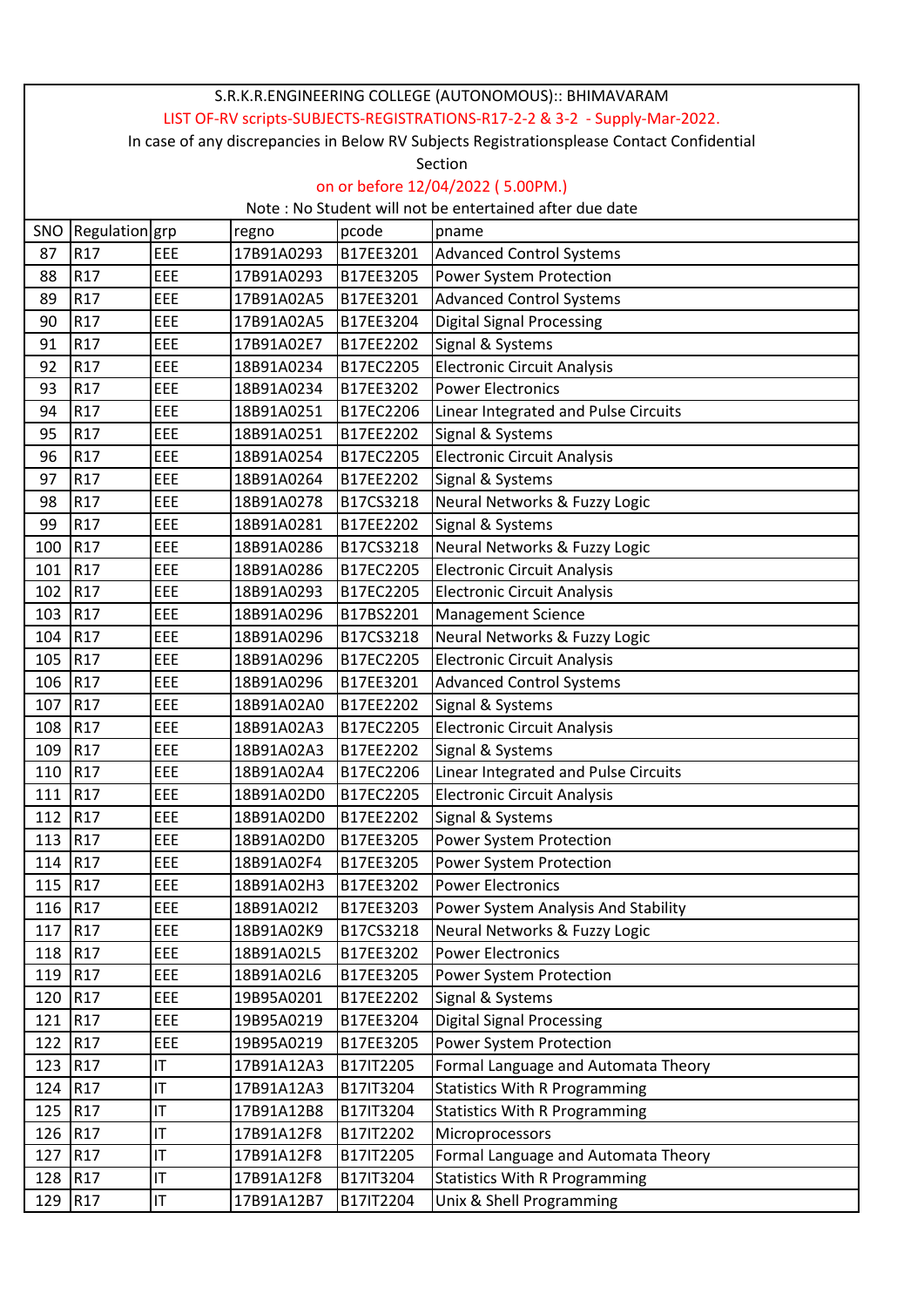|         | S.R.K.R.ENGINEERING COLLEGE (AUTONOMOUS):: BHIMAVARAM                                      |                |            |                  |                                                    |  |  |
|---------|--------------------------------------------------------------------------------------------|----------------|------------|------------------|----------------------------------------------------|--|--|
|         | LIST OF-RV scripts-SUBJECTS-REGISTRATIONS-R17-2-2 & 3-2 - Supply-Mar-2022.                 |                |            |                  |                                                    |  |  |
|         | In case of any discrepancies in Below RV Subjects Registrationsplease Contact Confidential |                |            |                  |                                                    |  |  |
|         | Section                                                                                    |                |            |                  |                                                    |  |  |
|         | on or before 12/04/2022 (5.00PM.)                                                          |                |            |                  |                                                    |  |  |
|         | Note: No Student will not be entertained after due date                                    |                |            |                  |                                                    |  |  |
|         | SNO Regulation grp                                                                         |                | regno      | pcode            | pname                                              |  |  |
| 130     | R <sub>17</sub>                                                                            | IT             | 17B91A12B7 | B17IT3204        | <b>Statistics With R Programming</b>               |  |  |
| 131     | R <sub>17</sub>                                                                            | IT             | 18B91A1201 | B17IT3203        | Cryptography & Network Security                    |  |  |
| 132     | R <sub>17</sub>                                                                            | IT             | 18B91A1212 | B17IT2201        | <b>Computer Organization</b>                       |  |  |
| 133     | R17                                                                                        | ΙT             | 18B91A1212 | B17IT2202        | Microprocessors                                    |  |  |
| 134     | R <sub>17</sub>                                                                            | ΙT             | 18B91A1250 | B17IT2205        | Formal Language and Automata Theory                |  |  |
| 135     | R17                                                                                        | ΙT             | 18B91A1254 | B17IT3203        | Cryptography & Network Security                    |  |  |
| 136     | R17                                                                                        | ΙT             | 18B91A1254 | B17IT3204        | <b>Statistics With R Programming</b>               |  |  |
| 137     | R17                                                                                        | IT             | 18B91A1254 | B17IT3205        | Data Ware Housing and Business Intelligence        |  |  |
| 138     | R17                                                                                        | ΙT             | 18B91A1267 | B17IT3204        | <b>Statistics With R Programming</b>               |  |  |
| 139     | R17                                                                                        | IT             | 18B91A1267 | B17IT3209        | <b>Operations Research</b>                         |  |  |
| 140     | R <sub>17</sub>                                                                            | IT             | 18B91A1269 | B17IT2204        | Unix & Shell Programming                           |  |  |
| 141     | R <sub>17</sub>                                                                            | ΙT             | 18B91A1269 | B17IT2205        | Formal Language and Automata Theory                |  |  |
| 142     | R <sub>17</sub>                                                                            | ΙT             | 18B91A1278 | B17IT2202        | Microprocessors                                    |  |  |
| 143     | R <sub>17</sub>                                                                            | ΙT             | 18B91A1278 | B17IT2205        | Formal Language and Automata Theory                |  |  |
| 144     | R <sub>17</sub>                                                                            | IT             | 18B91A1278 | B17IT3201        | Web Technologies                                   |  |  |
| 145     | R17                                                                                        | IT             | 18B91A1288 | B17IT2203        | <b>File Structures</b>                             |  |  |
| 146     | R <sub>17</sub>                                                                            | ΙT             | 18B91A1288 | B17IT3202        | <b>Object Oriented Software Engineering</b>        |  |  |
| 147     | R17                                                                                        | ΙT             | 18B91A12B7 | B17IT2204        | Unix & Shell Programming                           |  |  |
| 148     | R <sub>17</sub>                                                                            | ΙT             | 18B91A12C8 | B17IT3203        | Cryptography & Network Security                    |  |  |
| 149     | R17                                                                                        | IT             | 18B91A12F8 | B17IT2205        | Formal Language and Automata Theory                |  |  |
| 150     | R <sub>17</sub>                                                                            | IT             | 19B95A1205 | B17BS2202        | <b>Probability Statistics &amp; Queuing Theory</b> |  |  |
| 151     | R <sub>17</sub>                                                                            | IT             | 19B95A1205 | B17IT3201        | Web Technologies                                   |  |  |
| 152     | R <sub>17</sub>                                                                            | IT             | 19B95A1205 | B17IT3202        | <b>Object Oriented Software Engineering</b>        |  |  |
| 153 R17 |                                                                                            | $ \mathsf{T} $ | 19B95A1205 | <b>B17IT3203</b> | Cryptography & Network Security                    |  |  |
| 154     | R <sub>17</sub>                                                                            | ΙT             | 19B95A1206 | B17IT3203        | Cryptography & Network Security                    |  |  |
| 155 R17 |                                                                                            | ΙT             | 19B95A1208 | B17IT3205        | Data Ware Housing and Business Intelligence        |  |  |
| 156     | R <sub>17</sub>                                                                            | <b>MECH</b>    | 17B91A03C4 | B17ME2201        | <b>Advanced Strength of Materials</b>              |  |  |
| 157     | R <sub>17</sub>                                                                            | <b>MECH</b>    | 17B91A03G8 |                  | B17ME2201 Advanced Strength of Materials           |  |  |
| 158     | R <sub>17</sub>                                                                            | <b>MECH</b>    | 17B91A03G8 | B17ME3204        | Machine Design                                     |  |  |
| 159     | R <sub>17</sub>                                                                            | <b>MECH</b>    | 17B91A03M2 |                  | B17ME2204 Fluid Mechanics                          |  |  |
| 160     | R17                                                                                        | <b>MECH</b>    | 18B91A0309 | B17ME2201        | <b>Advanced Strength of Materials</b>              |  |  |
| 161     | R <sub>17</sub>                                                                            | <b>MECH</b>    | 18B91A0309 |                  | B17ME2204   Fluid Mechanics                        |  |  |
| 162 R17 |                                                                                            | <b>MECH</b>    | 18B91A0323 |                  | B17ME2201 Advanced Strength of Materials           |  |  |
| 163     | R17                                                                                        | <b>MECH</b>    | 18B91A0346 | B17ME2201        | <b>Advanced Strength of Materials</b>              |  |  |
| 164     | R <sub>17</sub>                                                                            | <b>MECH</b>    | 18B91A0346 |                  | B17ME3204 Machine Design                           |  |  |
| 165     | R <sub>17</sub>                                                                            | MECH           | 18B91A0355 |                  | B17ME3206 Green Engineering Systems                |  |  |
| 166 R17 |                                                                                            | <b>MECH</b>    | 18B91A0363 |                  | B17ME3206 Green Engineering Systems                |  |  |
| 167     | R <sub>17</sub>                                                                            | <b>MECH</b>    | 18B91A0370 | B17ME3206        | <b>Green Engineering Systems</b>                   |  |  |
| 168     | R <sub>17</sub>                                                                            | <b>MECH</b>    | 18B91A0370 |                  | B17ME3207 Computer Aided Design                    |  |  |
| 169     | R <sub>17</sub>                                                                            | <b>MECH</b>    | 18B91A0372 |                  | B17ME2201 Advanced Strength of Materials           |  |  |
| 170     | R <sub>17</sub>                                                                            | <b>MECH</b>    | 18B91A0372 | B17ME2204        | <b>Fluid Mechanics</b>                             |  |  |
| 171     | R <sub>17</sub>                                                                            | <b>MECH</b>    | 18B91A0372 |                  | B17ME3204   Machine Design                         |  |  |
| 172     | R <sub>17</sub>                                                                            | <b>MECH</b>    | 18B91A0378 |                  | B17ME2204   Fluid Mechanics                        |  |  |